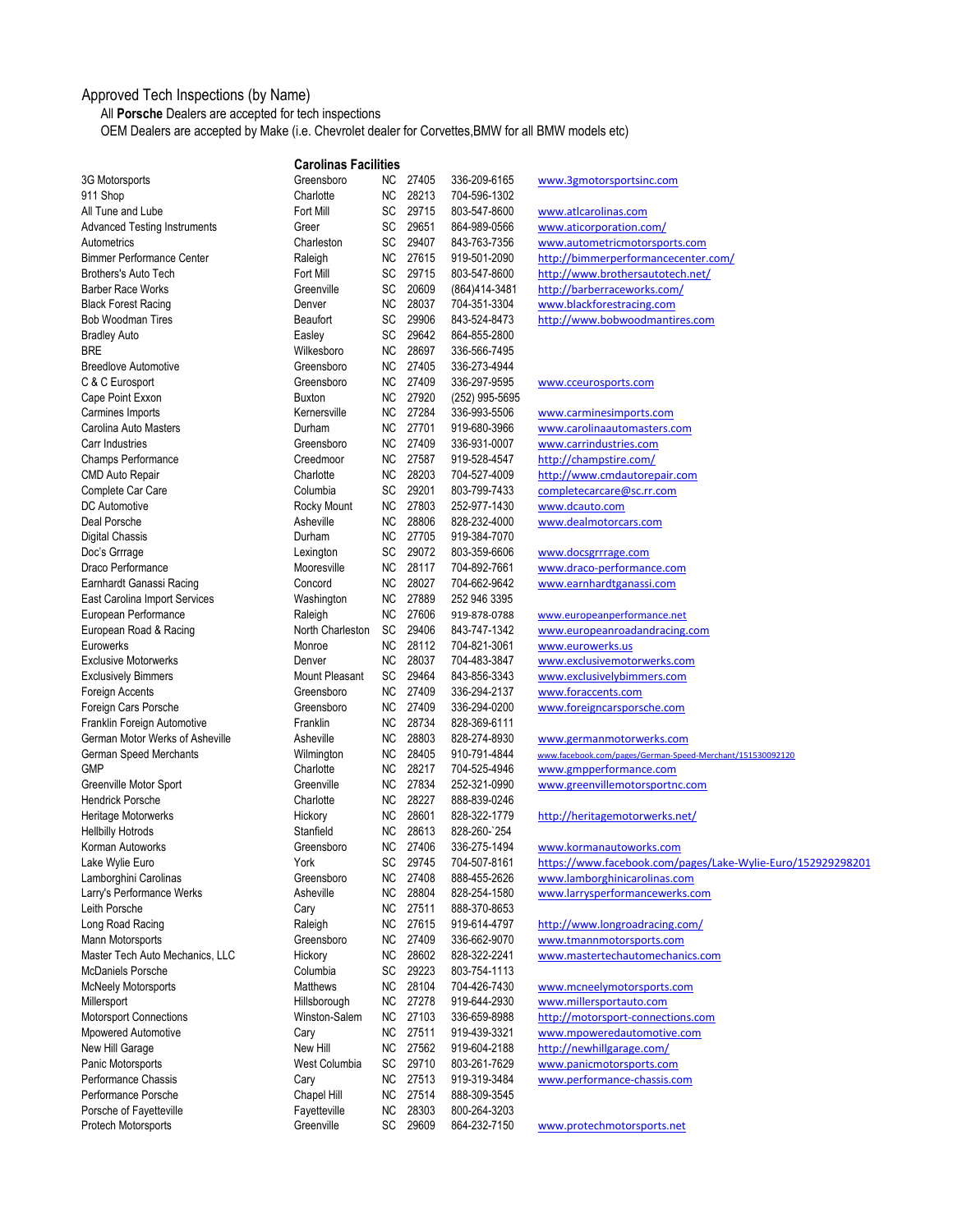| RAM Automotive, Inc.                  | Raleigh         | NC. | 27614 | 919-740-7040   |                                                |
|---------------------------------------|-----------------|-----|-------|----------------|------------------------------------------------|
| RennGruppe Motorsports                | Lexington       | NC. | 27292 | 914-984-0911   |                                                |
| <b>Rennsport Charleston</b>           | Charleston      | SC  | 29407 | 843-556-4925   | rennsportcharleston@gmail.com                  |
| RennWerks of Raleigh                  | Raleigh         | NC. | 27615 | 919-878-0788   | http://www.rennwerksofraleigh.com/             |
| Rob's Tire & Auto                     | Carthage        | NC. | 28374 | 910-947-7044   | robstireandauto.com                            |
| Sneed Speed Shop                      | Pfafftown       | NC. | 27040 | 336-923-2044   | www.sneedspeedshop.com                         |
| Sport Auto                            | Summerfield     | NC. | 27358 | 336-643-9595   | www.sportauto.us/index.html                    |
| Sports and Compacts                   | Raleigh         | NC. | 27606 | 919-854-7300   | www.sportsandcompacts.com                      |
| <b>Stahlwerks Performance</b>         | Rock Hill       | SC  | 29730 | 910-638-5769   | www.stahlwerks.com                             |
| <b>Stuttgart Motorwerks</b>           | Hendersonville  | NC. | 28739 | 828-694-3510   | http://stuttgartmotorwerks.auto.officelive.com |
| Synergy Racing                        | Danville        | VA. | 24543 | 434-489-1065   | www.synergyracing.com/                         |
| The Winning Collection                | Asheville       | NC. | 28814 | 828-658-9090   | www.winningcollection.com                      |
| Total MINI & BMW Services, LLC        | N. Charleston   | SC  | 29418 | 843-552-5550   | chad matthews owner                            |
| <b>Touring Car</b>                    | <b>Matthews</b> | NC. | 28104 | 704-821-7023   |                                                |
| Uwharrie Auto                         | New London      | NC. | 28127 | 336-859-2437   |                                                |
| <b>Velocity Motorworks</b>            | Raleigh         | NC. | 27607 | 919-414-5778   | Velocitymotorworks.com                         |
| Vintage & Modern European Service LLC | Aberdeen        | NC. | 28315 | 910-944-1023   | http://foreigncarrepairnc.com/                 |
| <b>Wheatly Automotive</b>             | <b>Beaufort</b> | NC. | 28516 | 252-729-2921   |                                                |
| Wild Horses Racing                    | Mt. Pleasant    | NC. | 28124 | (704) 436-8311 | http://www.wildhorsesracing.com                |
| Youngbloods                           | Raleigh         | NC. | 27603 | 919-773-7713   | domestic manf only                             |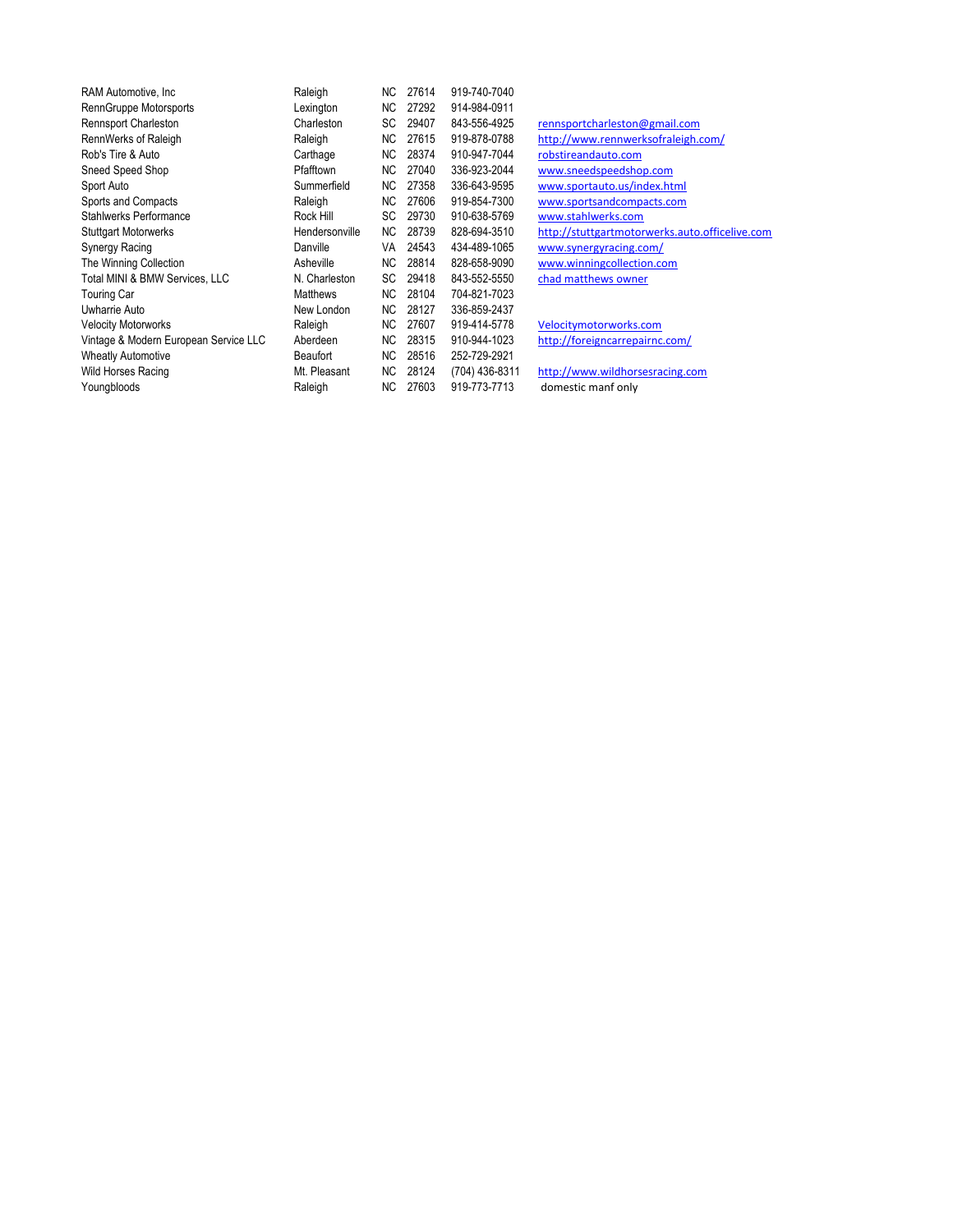|                                           | <b>Out of Region Facilities</b>  |           |                |                              |                                                                      |  |  |
|-------------------------------------------|----------------------------------|-----------|----------------|------------------------------|----------------------------------------------------------------------|--|--|
| 944 Enhancement                           | Marietta                         | NY        | 13110          | 315-636-8716                 | 944enhancement.com                                                   |  |  |
| Aardvark Performance                      | Grovetown                        | GA        | 30813          | 706-799-4942                 |                                                                      |  |  |
| <b>Advanced Technologies</b>              | Gloucester                       |           | MA 01930       | 978-282-5544                 | atechtuning.com/welcome-advanced-technologies                        |  |  |
| Al Kuhn Racing                            | Fairburn                         | GA        | 30213          | 770-964-8566                 |                                                                      |  |  |
| All Aspects Motorsports                   | Chesapeake                       | VA        | 23320          | 757-547-2888                 | www.allaspectsmotorsports.com/                                       |  |  |
| America's Best Automotive                 | Alpharetta                       | GA        | 300009         | 770-442-8883                 | http://americasbestautomotive.com/                                   |  |  |
| <b>ATC Autocenter</b>                     | Augusta                          | GА        | 30904          | 706-738-7812                 | http://atcautocenter.com/                                            |  |  |
| At Speed Motorsports                      | Hanover                          | MD        | 21076          | 410-712-4290                 | www.atspeedmotorsports.com                                           |  |  |
| Auto Works 1                              | Alpharetta                       | GA        | 30004          | 770-663-3939                 | http://autoworks1.com/                                               |  |  |
| <b>Autocar Sports and Classics</b>        | Indianapolis                     | IN        | 46234          | 317-271-9955                 | http://www.eurocardoc.com/                                           |  |  |
| Automobile Associates                     | Canton                           | СT        | 06019          | 860-693-0278                 | http://www.automobileassociates.com/home.htm                         |  |  |
| Autosport Florida\Broadfoot Racing        | Jacksonville                     | FL.       | 32211          | 904-641-0009                 | www.broadfootracing.com                                              |  |  |
| Autosport Systems Group (ASG)             | Fairfax                          | VA        | 22031          | 703-876-2811                 | www.autosportsystems.com                                             |  |  |
| <b>Beaches Automotive</b>                 | Leisester                        | NY        | 14481<br>32174 | 585-382-3305                 |                                                                      |  |  |
| <b>BGB Motorsports</b><br>Bimmerworld     | <b>BGB Motorsports</b><br>Dublin | FL.<br>VA | 24084          | 386-672-3336<br>540-674-3991 | www.bgbmotorsports.com<br>www.bimmerworld.com                        |  |  |
| Bodymotion                                | Ocean Twp                        | NJ        | 07712          | 732-493-2700                 | http://www.bodymotion.com                                            |  |  |
| Brown and Sons Auto Center                | Lewisburg                        | TN        | 37091          | 931-359-5387                 | http://www.automd.com/shops/brown-son-auto-center 77446/             |  |  |
| Butch's Auto Repair                       | Danville                         | VA        | 24541          | 434-822-0744                 |                                                                      |  |  |
| <b>Butler Tire</b>                        | Austell                          | GA        | 30106          | 770-941-7422                 | http://www.butlertire.com/                                           |  |  |
| Cartersville Muffler & Brake              | Cartersville                     | GA        | 30120          | 770-382-8116                 |                                                                      |  |  |
| C & N Automotive                          | Exton                            | PA        | 19341          | 610-524-1018                 |                                                                      |  |  |
| <b>Classic Designs</b>                    | Athens                           | GA        | 30601          | 706 354-6700                 | https://www.facebook.com/pages/Classic-Design-Fabrication/1552       |  |  |
| Conway Autoworks                          | Hanover                          | МA        | 02339          | 781-924-5174                 | http://conwayautoworks.com/                                          |  |  |
| Dan Jacobs Hairy Dog Grrrage              | Oxford                           | СT        | 06478          | 203-262-0569                 | http://www.danieljacobsllc.com/                                      |  |  |
| Delta V Motorsports                       | Richmond                         | VA        | 23230          | 804-355-4440                 |                                                                      |  |  |
| DeMan Motosports                          | Blauvelt                         | NY        | 10913          | 845-727-3070                 | http://www.demanmotorsports.com                                      |  |  |
| Desoto Car Care                           | Nesbit                           | МS        | 38651          | 662-429-1846                 |                                                                      |  |  |
| Eurohaus Motorsports                      | Knoxville                        | TN        | 37932          | 865-966-6464                 | www.myeurosport.com                                                  |  |  |
| European Auto Garage                      | Knoxville                        | TN        | 37922          | 865-862-5270                 | www.europeanautogarage.com                                           |  |  |
| European Performance Engineering          | Natick                           | МA        | 01760          | 508-651-1316                 | http://epe.com/about-us.html                                         |  |  |
| <b>Eurosport Automotive Services</b>      | Madison                          | GA        | 30650          | 706-254-5614                 | http://www.euro-sport.us/                                            |  |  |
| Eurotech Advanced Automotive              | Framingham                       | МA        | 01701          | 508-879-9911                 | http://www.eurotechracecars.com                                      |  |  |
| Eutotech Knoxville                        | Powell                           | <b>TN</b> | 37849          | 865-938-3876                 | www.eurotechknoxville.com                                            |  |  |
| <b>Fairfield County Motorsport</b>        | Fairfield                        | СT        | 06284          | 203-256-9291                 | http://www.fairfieldcountymotorsport.com/                            |  |  |
| Foreign Affaira Autowerks                 | Lexington                        | KY        |                | 859-309-1919                 | http://www.4naffairs.us/                                             |  |  |
| Formula Motorsports                       | Long Island City                 | NY        | 11101          | 718-482-0515                 | formulamotorsports.com                                               |  |  |
| Franz Blam Racing                         | Tucker                           | GA        | 30084          | 770-939-6100                 | franzblamracing.com                                                  |  |  |
| Gilson Motorsports                        | Troy                             | MI        | 48083          | 248-549-4016                 | www.gilsonmotorsports.com/                                           |  |  |
| Glen Long Racing<br>Goldcrest Motorsports | Raleigh<br>Kennesaw              | NC.<br>GA | 27615<br>30144 | 919-614-4797                 | http://www.longroadracing.com<br>http://www.goldcrestmotorsports.com |  |  |
| <b>GT</b> Performance                     | Edgewood                         | MD        | 21040          | 770-693-9601<br>410-538-3400 | http://gtperformanceinc.com/                                         |  |  |
| <b>Gulf Performance</b>                   | Pompano Beach                    | FL.       | 33064          | 954-783-7345                 | www.gulfperformance.com                                              |  |  |
| Grand Turismo Ease, Inc.                  | Chamblee                         | GA        | 30341          | 770-445-0347                 | http://www.granturismoeast.com                                       |  |  |
| <b>GTEK</b>                               | Toronto                          | ON        |                | 416-755-7884                 | http://gtekauto.ca/                                                  |  |  |
| <b>Holt Wheels Motorsports</b>            | Marietta                         | GА        | 30062          | 770-422-8412                 | www.holtwheelsmotorsports.com                                        |  |  |
| International Auto Sport                  | Pompton Lakes                    | NJ        | 07442          | 201-725-5200                 | http://internationalautosportinc.com/                                |  |  |
| InterSport                                | McLean                           | VA        | 22102          | 703-242-8680                 | http://www.intersportautosales.com                                   |  |  |
| J & F Automotive                          | Arlington                        | VA        | 22206          | 703-671-7757                 | http://jfmotors.procarcarezone.com                                   |  |  |
| J & L Autopmotive                         | Chantilly                        | VA        | 20152          | 703-327-5239                 | http://chantilly.patch.com/listings/j-l-automotive-3                 |  |  |
| Kaizen Tuning, LLC                        | Acton                            | МA        | 01720          | 978-266-9900                 | http://kaizentuning.com                                              |  |  |
| <b>LMN Motorsports</b>                    | Virginia Beach                   | VA        | 23454          | 757-233-0558                 | www.pcarshops.com/virginia/lmn-motorsports                           |  |  |
| <b>LNS Motorsports</b>                    | Knoxville                        | TN        | 37932          | 865-769-9040                 | www.lnsmotorsports.com                                               |  |  |
| Lufteknic                                 | Richmond                         | VA        | 23220          | 804-359-9393                 | www.lufteknic.com                                                    |  |  |
| Lynmore Mortorsports                      | Huntington Station NY            |           | 11746          | 631-421-1133                 | www.lynmormotorsports.net                                            |  |  |
| Mitchum Motorsports                       | Virginia Beach                   | VA        | 23455          |                              | http://www.mitchum.ms                                                |  |  |
| Motorsports of Lexington                  | Lexington                        | KY        | 40508          | 859-259-2801                 | facebook: MotorsportsLex                                             |  |  |
| <b>Musante Motorsports</b>                | South Windsor                    | СT        | 06074          | 860-291-9415                 | www.musantemotorsports.com                                           |  |  |
| MTI Racing                                | Marietta                         | GA        | 30062          | 770-919-7774                 | http://www.mtiracing.com/                                            |  |  |
| Nino Auto Service                         | Bethany                          | СT        | 06524          | 203-393-3434                 |                                                                      |  |  |
| Omega Motorsports                         | Jacksonville                     | FL.       | 32246          | 904 807-9091                 | http://omegamotorsportsonline.com/                                   |  |  |
| Overstreet European Motors                | Gordonsville                     | VA        | 22942          | 434-227-9508                 |                                                                      |  |  |
| P <sub>3</sub> Autokrafte                 | Centerville                      | OH        | 45459          | 937-312-9950                 | http://p3autokrafte.com                                              |  |  |
| Pappas Ultimate Auto                      | Grovetown                        | GA        | 30813          | 706-863-8454                 | www.grovetownmerchants.net/pappas.aspx                               |  |  |
| <b>Perception Motorworks</b>              | Powhatan                         | VA        | 23139          | 804-598-0404                 | www.perceptionmotorwerks.com                                         |  |  |
| Performance Automotive                    | Malvern                          | PA        | 19355          | 610-695-9545                 | www.pfmauto.com                                                      |  |  |
| Possum Hollow Motorsports                 | Phoenixville                     | PA        | 19460          | 610-933-6868                 | www.possumhollowmotorsports.com/                                     |  |  |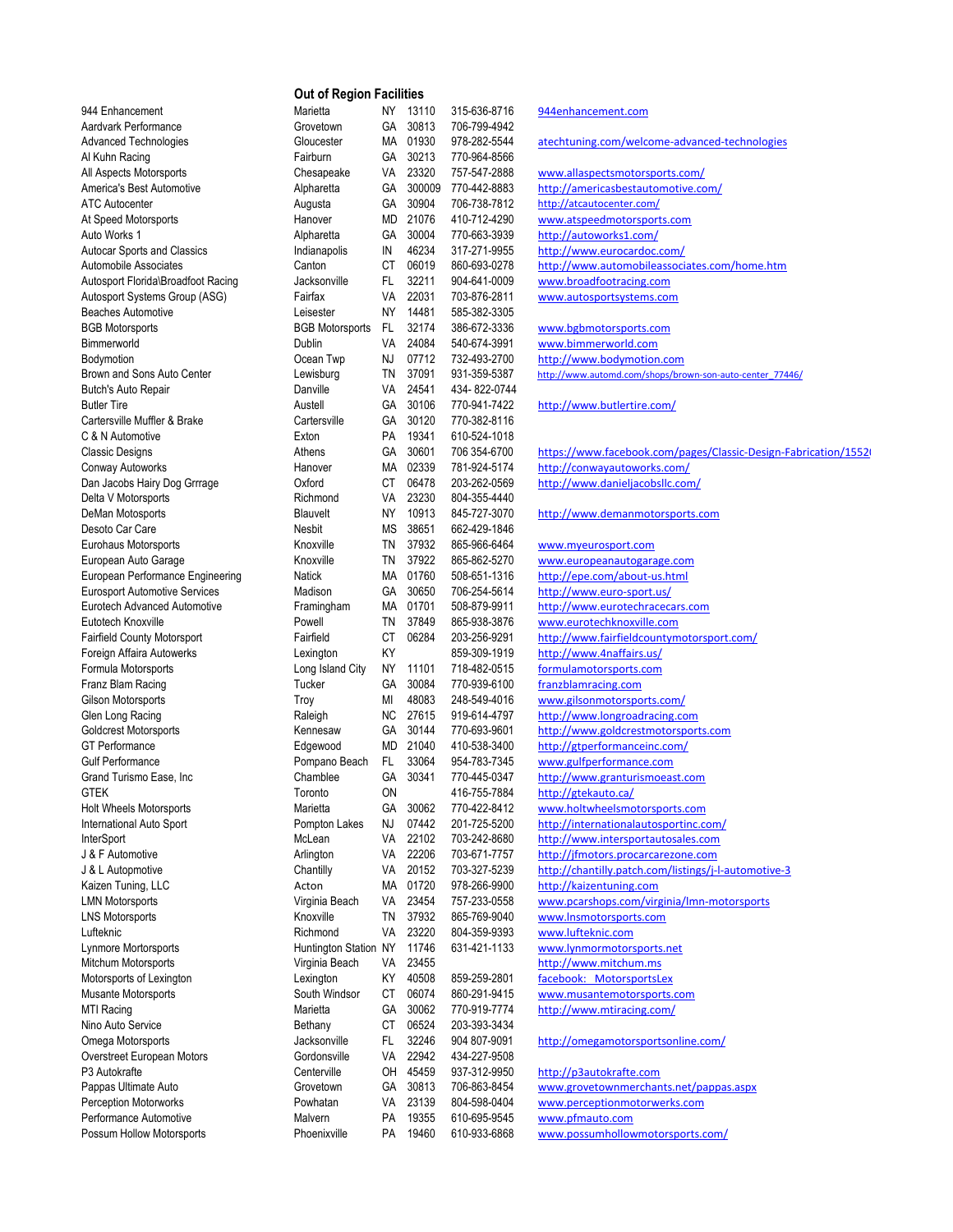| PowerTech                            | Roackaway             | NJ        | 07866 | 973-361-6264   | www.pwr-tech.com                      |
|--------------------------------------|-----------------------|-----------|-------|----------------|---------------------------------------|
| Protocol Auto                        | Floyd                 | VA        | 24091 | 540-745-6045   | www.protocolauto.com                  |
| Quick Rev!                           | Dayton                | OH        | 45432 | (937) 299-4358 | http://www.quickrev.com/              |
| R&D Automotive                       | Albany                | <b>NY</b> | 12207 | 518-598-1273   | http://www.bavarianrocketscience.com/ |
| Race Link (Terry J. O'Brien)         | Fernandina Beach FL   |           | 32034 | 904-491-7983   |                                       |
| Race Werks                           | Virginia Beach        | VA        | 23453 | 757-427-0742   | http://www.racewerks.net/             |
| <b>REDLINERennsport Services</b>     | Vestal                | NY        | 13850 | 607-206-0669   | redlinerennsport.com                  |
| <b>Richmond BMW</b>                  | Richmond              | VA        | 23294 | 877-891-2361   | www.richmond-bmw.com                  |
| Richmond Imports                     | Glen Allen            | VA        | 23060 | 804-290-4222   |                                       |
| <b>Riley Performance Motor Werks</b> | Avon                  | IN        | 46123 | 317-289-3672   | hank riley@sbcglobal.net              |
| Rudtner's Racing Group               | Freeport              | NY        | 11520 | 516-378-8769   | www.RudtnersRacing.com                |
| Ryland's Speialized Import Service   | Marietta              | GA        | 30060 | 770-951-9305   | http://www.rylandservice.com          |
| <b>RS Motorworks</b>                 | Atlanta               | GA        | 30350 | 404-275-9926   | www.rsmotorwerks.com                  |
| Scott Finlay Motorsports             | South Miami           | FL.       | 33143 | 305-661-6479   | www.scottfinlay.com                   |
| SpeedSport Tuning                    | Danbury               | <b>CT</b> | 06810 | 203-730-0311   | www.speedsporttuning.net/             |
| Speedwell                            | Watkinsville          | GA        | 30677 | 706-540-8695   |                                       |
| <b>Technical Dimensions</b>          | Jacksonville          | FL.       | 32216 | 904-721-9700   | www.technical-dimensions.com          |
| <b>TKX Performance</b>               | Huntington Station NY |           | 11746 | 631-424-3640   | www.tkxperformance.com/               |
| <b>TMI Autotech</b>                  | Alton                 | VA        | 24520 | 877-422-9130   | www.tmiautotech.com/                  |
| <b>Top Speed Motorsports</b>         | Alpharetta            | GA        | 30004 | 678-297-7770   | http://topspeedtuned.com              |
| Turbo Performance Center (TPC)       | Jessup                | MD        | 20794 | 410-799-7223   | www.tpcracing.net/                    |
| TroySport Performance Group          | Orlando               | FL.       | 32808 | 407-297-7733   | www.troysport.com                     |
| <b>V&amp;W Motors</b>                | Roseville             | MI        | 48066 | 568-777-4190   | www.vwmotors.net/                     |
| Werkstatt Charlottesville            | Charlottesville       | VA        | 22902 | 434-971-6700   |                                       |
| <b>Whites Automotive</b>             | Prince George         | VA        | 23875 | 804-733-9179   |                                       |
| Wilson Performance                   | Dayton                | ΤN        | 37321 | 423-902-9207   | http://www.wilsonperformance.com/     |
| <b>Windsor Customs</b>               | Thurmont              | MD        | 21788 | 301-639-4173   | http://windsorcustoms.com/index.htm   |

Requests for additions should be submitted to Don.Goodman@syngenta.com rev. 11/18/13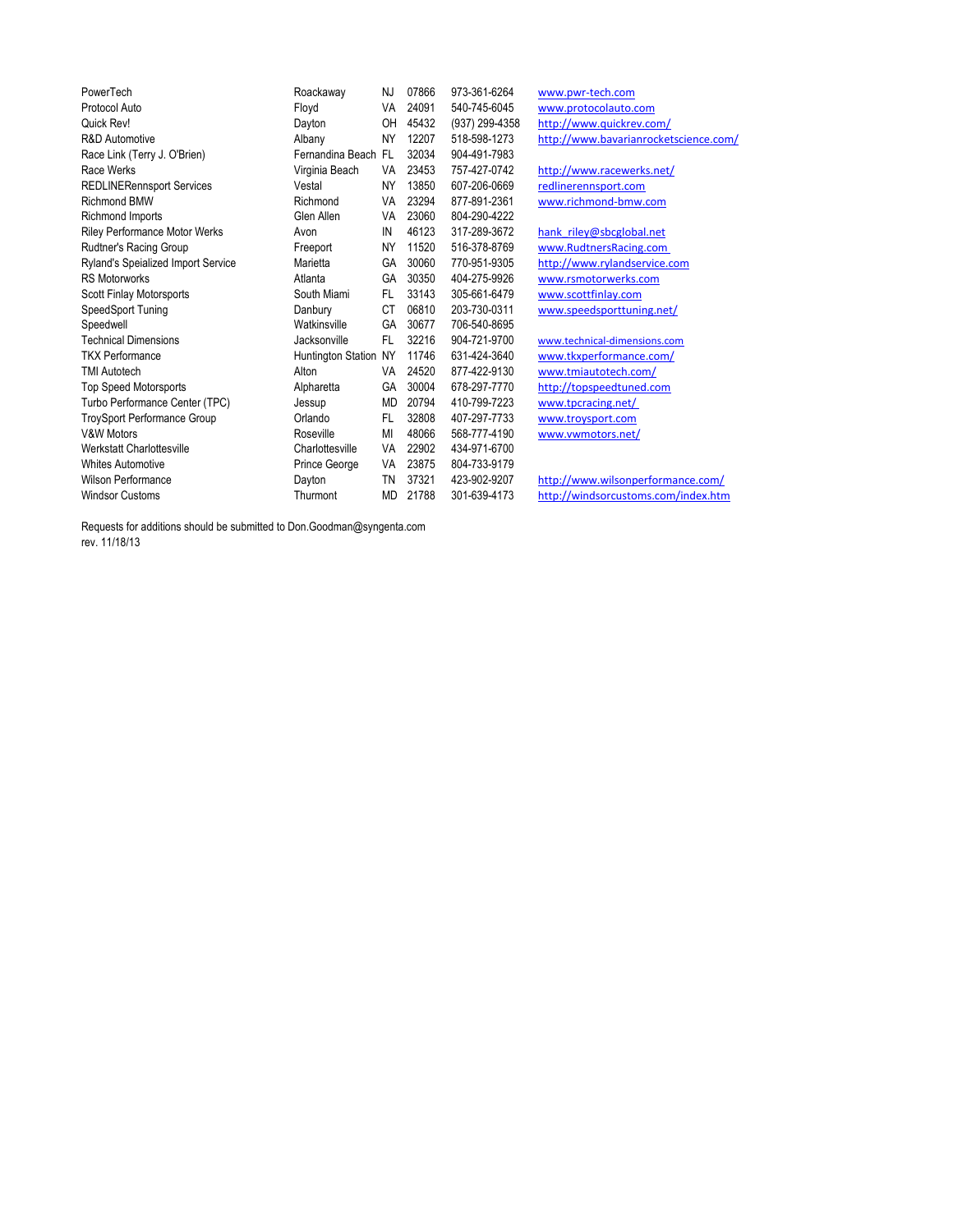https://www.<mark>586</mark>